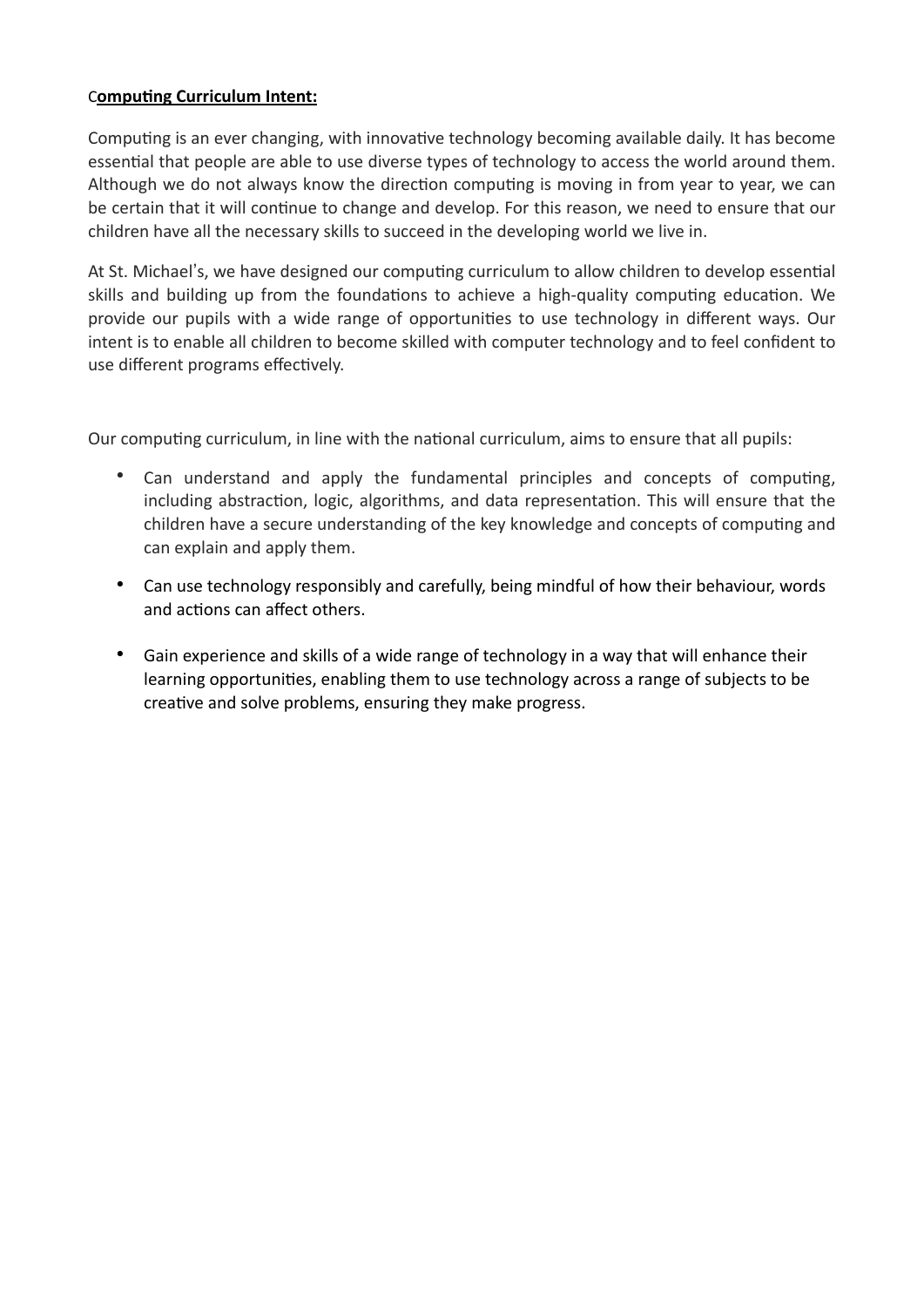# **Aims** *(taken from the new curriculum)*

## **Key Stage 1**

Pupils should be taught to:

- understand what algorithms are, how they are implemented as programs on digital devices, and that programs execute by following precise and unambiguous instructions
- create and debug simple programs
- use logical reasoning to predict the behaviour of simple programs
- use technology purposefully to create, organise, store, manipulate and retrieve digital content
- recognise common uses of information technology beyond school
- use technology safely and respectfully, keeping personal information private; identify where to go for help and support when they have concerns about content or contact on the internet or other online technologies

# **Key Stage 2**

Pupils should be taught to:

- design, write and debug programs that accomplish specific goals, including controlling or simulating physical systems; solve problems by decomposing them into smaller parts
- use sequence, selection, and repetition in programs; work with variables and various forms of input and output
- use logical reasoning to explain how some simple algorithms work and to detect and correct errors in algorithms and programs
- understand computer networks, including the internet; how they can provide multiple services, such as the World Wide Web, and the opportunities they offer for communication and collaboration
- use search technologies effectively, appreciate how results are selected and ranked, and be discerning in evaluating digital content
- select, use, and combine a variety of software (including internet services) on a range of digital devices to design and create a range of programs, systems and content that accomplish given goals, including collecting, analysing, evaluating, and presenting data and information
- use technology safely, respectfully, and responsibly; recognise acceptable/ unacceptable behaviour; identify a range of ways to report concerns about content and contact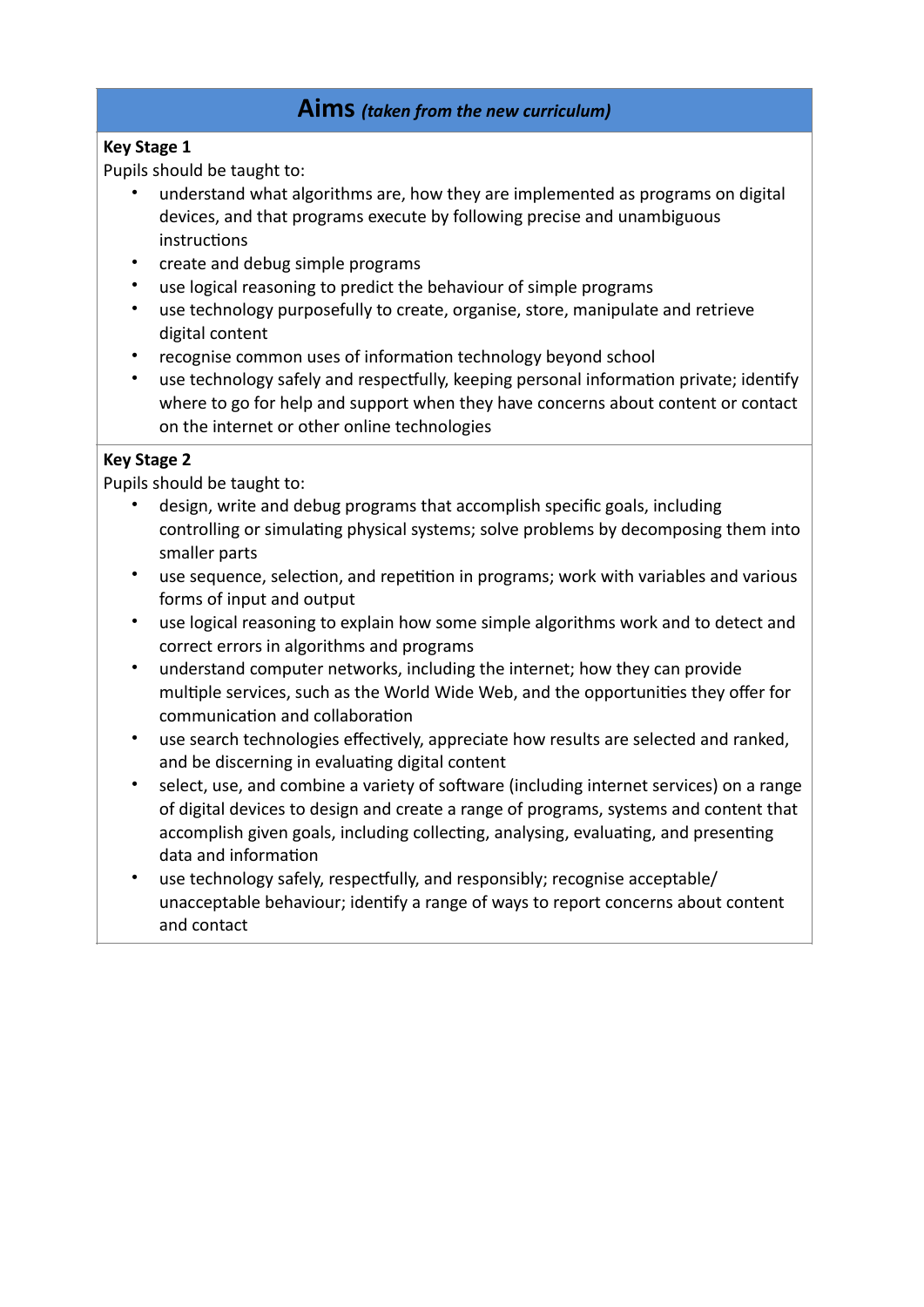### **Computing Curriculum Implementation:**

We have developed a computing curriculum that builds on previous year's knowledge and skills to ensure progression year on year. We use the Rising Stars 'Switched on Computing' scheme of work to ensure there is consistency throughout the school.

Computing is taught as a stand-alone subject; however, teachers often use many of the skills taught in other curricular areas to enhance learning.

The computing curriculum is organised into several strands taught in all year groups. These are:

- Programming using the online resource 'Discovery Education Coding'
- Computational thinking
- Creativity
- Computer Networks
- Communication and Collaboration
- Productivity

Switched on Computing has been designed to cover all the requirements of the Computing

programme of study in a way that is intended to develop pupils' understanding of the concepts, practices and perspectives that underpin programming and other aspects of computer science. It provides many opportunities for creative, collaborative project work in which pupils can acquire the information technology skills they will need, as well as helping pupils to understand the implications of technology for individuals and society as they become digitally literate.

Skills are revisited and developed each year. This enables the children to consolidate the skills they have learned which then become key transferable skills that can be used throughout the curriculum.

The teaching of online safety is interwoven into the scheme of work units. The skills taught are highlighted on the online safety roadmap for each year group. In addition, online safety is taught during discrete computing lessons, as well as part of our PSHE curriculum. For these lessons teachers use planning and resources from the 'Project Evolve Toolkit' and cover the following strands:

- Self-image and identity
- Online relationships
- Online reputation
- Privacy and security
- Managing online information
- Health, wellbeing and lifestyle
- Online bullying
- Copyright and ownership

#### **Computing Curriculum Impact:**

Our children enjoy and value Computing and know why they are doing things, not just how. We want learners to discuss, reflect and appreciate the impact computing has on their learning, development and well being, understanding that finding the right balance with technology is key to an effective education and a healthy life-style. We endeavour for our children to be confident and